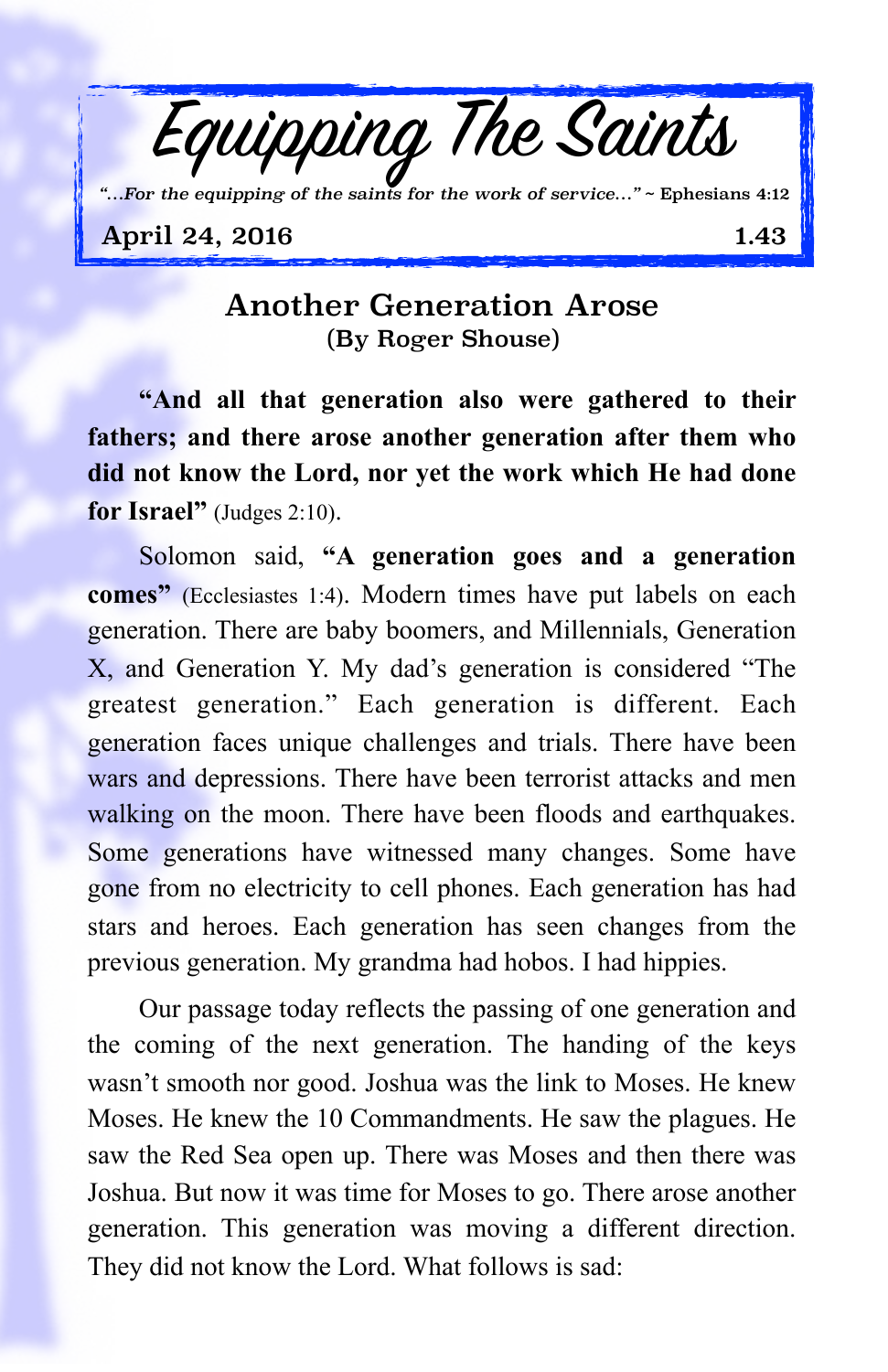- Israel did evil in the sight of the Lord (vs. 11).
- They forsook the Lord (vs. 12).
- They followed other gods (vs. 12).
- They bowed themselves down to the other gods (vs. 12).
- They served Baal (vs. 13).

These verses concern every parent and every concerned Christian. As we hand the keys over to the next generation, what will happen? Will the next generation love what we have loved? Will they cherish the things of the Lord? Will they be faithful and obedient to the Lord? Will they continue on with the Lord?

Three lessons from this:

**1. Each generation owes it to the next generation to teach them the word of God.** Simple lessons must be repeated over and over and over. The younger ones must know. They must understand what the Scriptures teach. They must know what the Bible says. They must understand the difference between traditions and Bible. It is our duty to show them, teach them and instruct them. They need to know what God says.

For some reason Joshua's generation didn't teach the next generation. The passage says, **"They did not know the Lord."** Why? Why did they not know? Was there no teaching? Was there no examples? Was there no guidance? Was there no answering questions? They didn't know. Some how the ball was dropped. And that would affect future generations.

There must be some patience from those of us who know. We must remember that others do not know. So, lessons that we have heard before, must be taught again and again. Simple lessons. The same lessons.

**2. Once error starts, it continues.** Crack the door just a bit here, and those that follow will open it wide. What one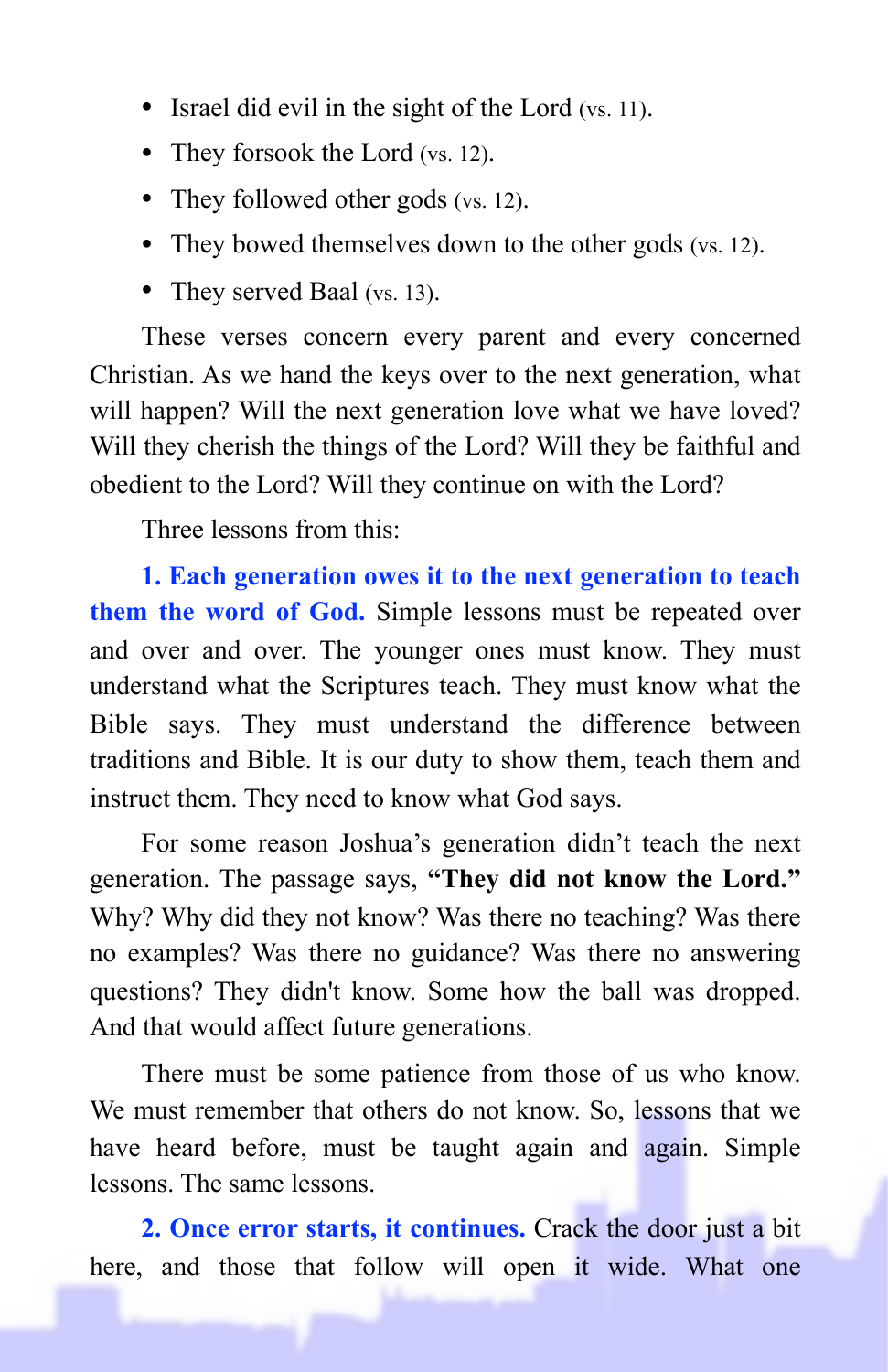generation allowed, the next will take farther. This is especially true if there is no Bible teaching. We see this with the history of Israel's kings. We see this in our times. Look the other way, when it comes to living together. Look the other way when it comes to divorce for any reason. The next step is looking the other way for homosexual relationships. Now, it's same sex marriages. The door is still being opened. What follows will be one person with multiple mates, polygamy. It won't stop there. After that, marriage to pets. Wait, it won't stop there. Then parents will be marrying their own kids. Farther and farther and farther away from God. We see this with the entertainment driven churches. They keep trying to please the crowds. More food. More shows. More fun. More laughter. Less Bible. No doctrine. No talk about sin. No righteous stuff. No rules. No accountability. Shallow. Hollow. Superficial. Empty. Nothing. Cheap talk. Nice words. No changing. No walking like Christ.

The slippery road down the slope of error is slow and gradual. It is often not even noticed. A step here and a step there and before long, after a few generations, they are so far from where it all started. Look at religious history-this is the story. Where the modern church is today is so far from where their founders started. Yet, they started by stepping away from the Bible. Once that happened, it's hard to say what is going on today is wrong.

**3. Once the door is opened, it cannot be closed.** There is no going back. The days of Mayberry are over. It will never happen again. We have gone too far down the road. This is the danger of error. It takes people to places they never intended to be but once the door was opened, they could not close it. Shameful words spoken on TV was never allowed just a generation ago. What is 'PG' today, would have been 'R' a generation ago. The door is opened and there is no closing it.